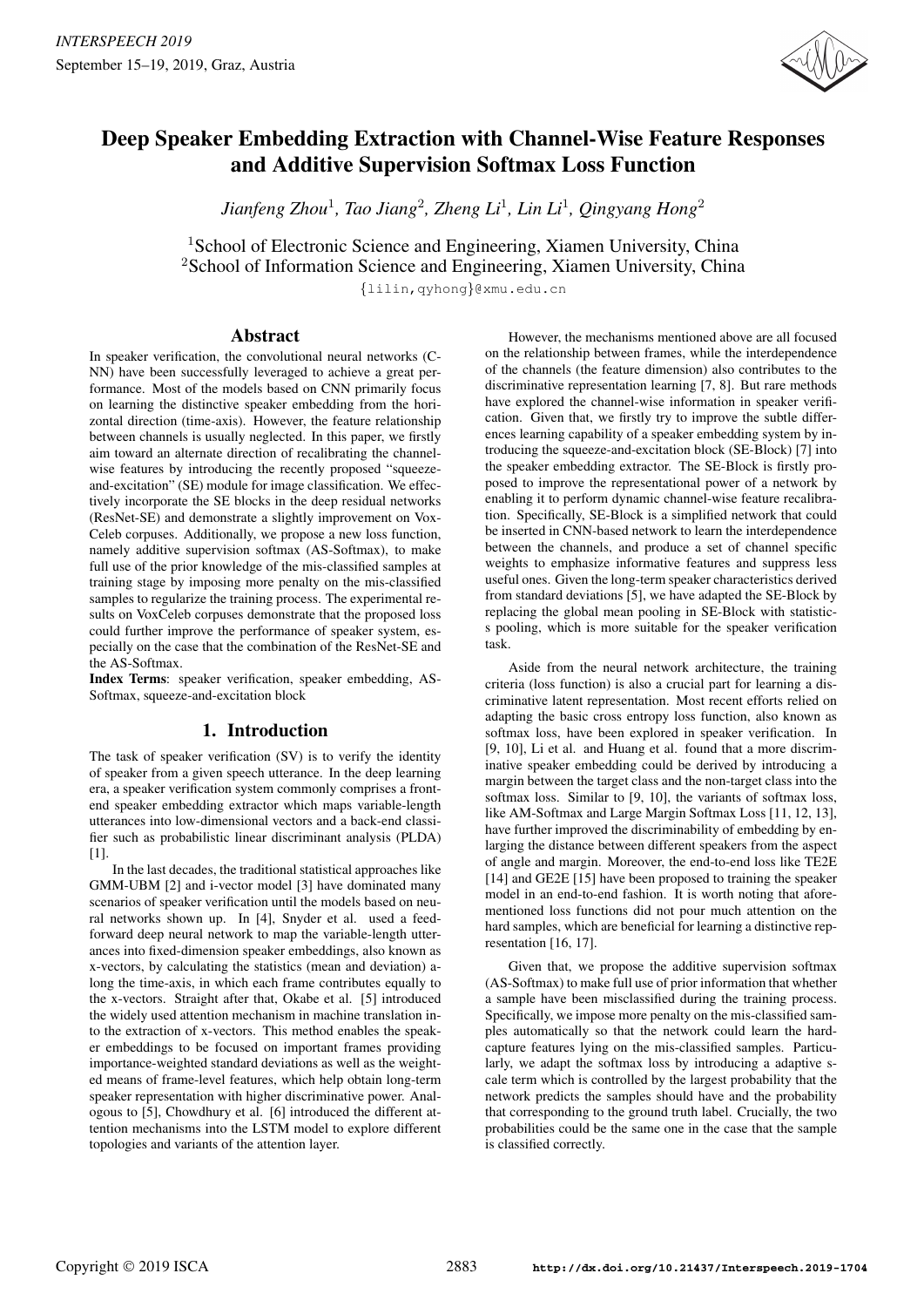Table 1: *The topology of ResNet architecture. T is the frame number of each sample and N is the number of speaker in the training set.*

| Layer                     | <b>Output Size</b> | Kernel Size | Stride |
|---------------------------|--------------------|-------------|--------|
| Resnet Block1             | $T \times 512$     | $5*1$       | $1*1$  |
| Resnet Block2             | $T \times 512$     | $5*1$       | $1*1$  |
| Resnet Block3             | $T \times 512$     | $5*1$       | $1*1$  |
| Resnet Block4             | $T \times 512$     | $7*1$       | $1*1$  |
| Resnet Block5             | $T \times 512$     | $7*1$       | $1*1$  |
| Resnet Block6             | $T \times 512$     | $1*1$       | $1*1$  |
| Resnet Block7             | $T\times 512$      | $1*1$       | $1*1$  |
| Resnet Block8             | 1536               | $1*1$       | $1*1$  |
| <b>Statistics Pooling</b> | 3072               |             |        |
| FC1                       | 512                |             |        |
| FC <sub>2</sub>           | 256                |             |        |
| Softmax                   | N                  |             |        |

The paper is organized as follows. Section 2 describes the basic speaker embedding extraction based on ResNet and the ResNet-SE architecture. Section 3 introduces the softmax loss and AS-Softmax. Section 4 and 5 present the experimental setup and the corresponding results based on VoxCeleb corpuses respectively. Section 6 summarizes this paper.

## 2. Deep speaker embedding extractor

#### 2.1. Speaker embedding extraction based on ResNet

ResNet-based architecture has been widely used as a speaker embedding extractor in speaker verification tasks [18, 19]. In this work, we realized the speaker embedding extractor based on ResNet and we replace the convolutional layer in ResNet [20] with 1-dimentional convolutional layer (Conv1D), which is more suitable for processing audio signal. The whole architecture includes eight ResNet blocks that operate on frame level, a statistics pooling layer that calculates the mean and standard deviation of each samples along the time-axis, and finally two fully-connected (FC) layers and a softmax layer on segment level. The details of the ResNet architecture are provided in Table 1. Specifically, the parameters shown in each row of Table 1 are for all the Conv1D layers in the corresponding ResNet block.

## 2.2. ResNet with squeeze-and-excitation block

In this work, we incorporate the SE-Block in the ResNet architecture to boost speaker discriminability learning capability of the embedding extractor. The way how the SE-Block is incorporated in ResNet is shown in Figure 1. (a) and the details are shown in Figure 1. (b). The output of the residual block  $O \in R^{T*C}$  flows through the SE-Block before the skip connection, where *T* denotes the frame number of the samples and *C* denotes the channel number of the residual block. With regard to the details of SE-Block, a pooling layer aggregates along the time-axis to generate channel-wise statistics (mean and standard deviation, which will be concatenated and fed to the next layers). Then, two fully-connected layers with  $\frac{C}{r}$  nodes and *C* nodes respectively are used to capture channel-wise interdependence based on the channel-wise statistics. The parameter *r* is a reduction ratio for controlling the computational cost of SE-Block (we set *r* as 16 in our implementation, which is a parameter depended on the balance of performance and computational cost [7]). Finally, a scale operator conducts the channel-wise multiplication to reinforce informative features and suppress less



Figure 1: *The schematic of the ResNet-SE module (a) and the details of ResNet-SE module (b). The dotted line means the path are alternative, which depends on whether the dimension of x equals to that of the SE block output. When they are the same, the upper one would be chosen, otherwise the other.*

effective ones.

With this approach, the information that is conducive to help the neural network improve the speaker discriminability is emphasized and the other is overshadowed, so that the speaker embeddings learned from the architecture are more concentrated on speaker characteristics.

### 3. Additive supervision softmax loss

#### 3.1. Softmax-based loss function

As a common loss for classification tasks, the cross entropy loss function, also known as softmax loss, indicates the distance between what the model believes the output distribution should be, and what the original distribution really is, which is almost a default setting in speaker verification tasks since the neural network methods have sprung up. The softmax-based loss could be formulated as follow:

$$
L_{softmax} = -\frac{1}{M} \sum_{i=1}^{M} \log \left[ y_i^* \left( x \right) \right] \tag{1}
$$

where the *M* is the batch size and  $y_i^*(x)$  is the softmax output of the *i*th sample corresponding to the ground truth label. As for optimization, the softmax-based loss is ordinarily used to train the network by  $\min L_{softmax}$  ( $\theta$  represents the parameters of *θ* the network) to increase the probability of assigning the speaker embedding to its corresponding label.

#### 3.2. Additive supervision softmax loss

It is intuitive that the mis-classified samples contribute more to the improvement of the identity discriminability [16]. Given this, we proposed the additive supervision softmax loss (ASsoftmax) to make full use of the prior knowledge of the misclassified samples. In contrast to the original softmax loss, the AS-softmax takes the prior information of whether a sample has been classified correctly into account, and then imposes more penalty on the mis-classified samples to regularize the network encoding the hard-capture speaker information. The formulation of the AS-softmax is shown in (2),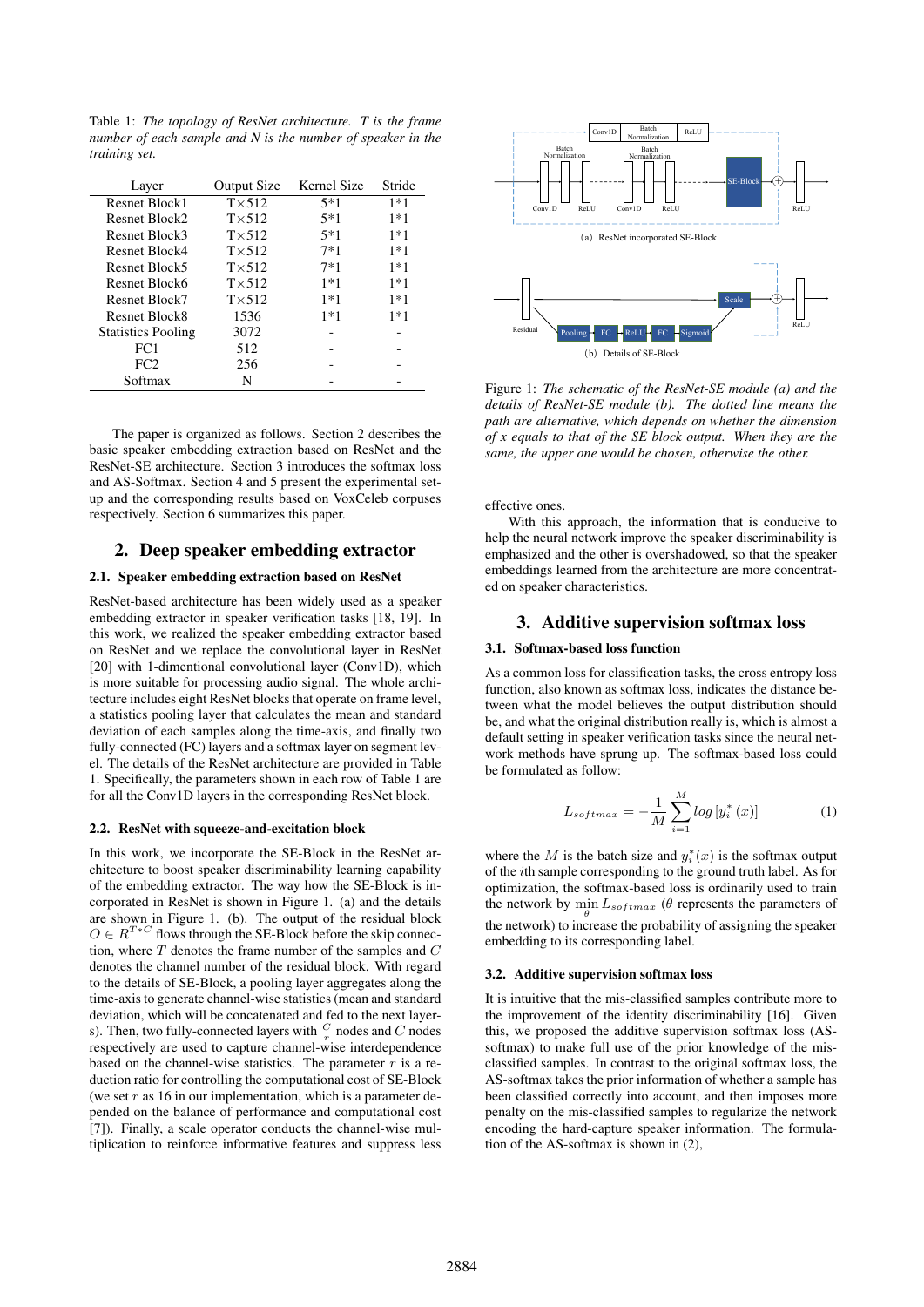Table 2: *EER (%) of the SV systems evaluated on the original test set of VoxCeleb1. VoxCeleb2\* is a subset of VoxCeleb2. Due to the resource and time constrants, we randomly sample one utterence from every video of the same speaker to construct a subset of Voxceleb2 for training(about 140,000 utterences).*

| $\overline{\phantom{0}}$ | Front-end       | Loss                  | Back-end                 | <b>Training set</b> | Toolkit    | EER  |
|--------------------------|-----------------|-----------------------|--------------------------|---------------------|------------|------|
| Nagrani et al.[21]       | VGG-M           | Softmax               |                          | VoxCeleb1           |            | 7.80 |
| Cai et al. $[22]$        | ResNet-34       | A-Softmax             | <b>PLDA</b>              | VoxCeleb1           | Pytorch    | 4.40 |
| Hajibabaei et al.[12]    | ResNet-20       | AM-Softmax            |                          | VoxCeleb1           | Caffe      | 4.30 |
| Okabe et al. [5]         | TDNN (x-vector) | Softmax               | $\overline{\phantom{a}}$ | VoxCeleb1           | Kaldi      | 3.85 |
|                          | ResNet-18       | Softmax               |                          | VoxCeleb1           |            | 4.58 |
|                          | ResNet-18-SE    | Softmax               |                          | VoxCeleb1           |            | 4.45 |
| Ours                     | ResNet-18       | AS-Softmax            | <b>PLDA</b>              | VoxCeleb1           | Tensorflow | 4.43 |
|                          | ResNet-18-SE    | AS-Softmax            |                          | VoxCeleb1           |            | 4.06 |
|                          | ResNet-34-SE    | AS-Softmax            |                          | VoxCeleb1           |            | 3.52 |
| Chung et al.[19]         | ResNet-50       | Softmax + Contrastive |                          | VoxCeleb2           |            | 3.95 |
| Xie et al. $[23]$        | Thin ResNet-34  | Softmax               | $\overline{\phantom{a}}$ | VoxCeleb2           |            | 3.22 |
|                          | ResNet-18       | Softmax               |                          | VoxCeleb2*          |            | 4.61 |
|                          | ResNet-18-SE    | Softmax               |                          | $VoxCeleb2*$        |            | 4.15 |
| Ours                     | ResNet-18       | AS-Softmax            | <b>PLDA</b>              | VoxCeleb2*          | Tensorflow | 4.35 |
|                          | ResNet-18-SE    | AS-Softmax            |                          | VoxCeleb2*          |            | 3.79 |
|                          | ResNet-34-SE    | AS-Softmax            |                          | VoxCeleb2           |            | 3.10 |

$$
L_{AS} = -\frac{1}{2M} \sum_{i=1}^{M} (log[y_i^*(x)] + \frac{(log[y_i^*(x)])^2}{log[\max\{y_i^1(x), y_i^2(x), ..., y_i^N(x)\}] + \delta})
$$
\n(2)

where *N* is the number of speakers in training set and  $\delta$  is a minor negative number that makes sure the denominator is not zero.  $y_i^k (k = 1, 2, ..., N)$  means the *k*th softmax output corresponding to the label *k*. For the easy explanation, we make assumption as follows:

$$
V^S = \log[y_i^*(x)]\tag{3}
$$

$$
V^{AS} = log[\max\{y_i^1(x), y_i^2(x), ..., y_i^N(x)\}]
$$
 (4)

Then the equation (2) could be reformulated as follow:

$$
L_{AS} = -\frac{1}{2M} \sum_{i=1}^{M} (V^S + \frac{(V^S)^2}{V^{AS} + \delta})
$$
  

$$
\approx -\frac{1}{M} \sum_{i=1}^{M} V^S (\frac{1 + \frac{V^S}{V^{AS}}}{2})
$$
 (5)

Obviously, when the samples have been classified correctly, the  $V^{AS}$  equals to  $V^S$ , which means the  $L_{AS}$  approximately equals to *Lsoftmax*. But for the mis-classified samples, the absolute value of  $V^{AS}$  is less than that of  $V^S$ , so the  $L_{AS}$  is greater than *Lsoftmax*. Besides, the larger the probability that the network misclassified the samples, the larger the penalty is. During the training process, the AS-softmax imposes more penalty on the mis-classified samples which helps capture the subtle differences lying on mis-classified samples and improve the speaker discriminability.

## 4. Experiments

#### 4.1. Datasets and experimental settings

In our experiments, we verify the effectiveness of the proposed methods on the VoxCeleb1 [21] and VoxCeleb2 [19] datasets,

the 'dev' partition of which include 1211 and 5994 celebrities respectively. And we augmented the 'dev' parition of VoxCelecb1 for training by adding the noise data from Musan [24] and reverberation [25] to multiply the amount of training data using the method proposed in [26]. For the raw feature extraction, all audios were converted to the cepstral features of 23 dimensional MFCC with a frame-length of 25ms and a frame shift of 10ms. Then, a frame-level energy-based voice activity detector (VAD) selection was conducted to the features. This was followed by local cepstral mean and variance normalization (CMVN) over a 3-second sliding window. All operations of feature extraction and the verification stage were based on Kaldi toolkit [27]. Additionally, our network implementation and training was realized on the Tensorflow toolkit [28].

#### 4.2. Other details

For the training, the audio samples are sliced into pieces of segments with 200 frames. Then the segments with the size 200*×*23 are fed to the network for forward propagation. Finally, the loss function takes the output of the network to calculate gradients for the backpropagation. In the verification stage, the output layer of the network is discarded and the speaker embeddings are extracted at layer FC2. Meanwhile, global mean subtraction, length normalization and linear discriminant analysis (LDA) transformation are applied to speaker embeddings and then PLDA is used for scoring.

In our experiments, Adam optimizer [29] with a learning rate of 0.001 was used for the backpropagation and 50 percent probability of dropout [30] was applied to the first hidden layer.

# 5. Results

#### 5.1. Verification on original test set

The proposed methods are evaluated on the original test data of the VoxCeleb1 which includes about 37,720 trials from 40 speakers. Though we slice the samples in the training process, we use the full length of each sample for testing. The performance measure is equal error rate (EER) and the results are shown in Table 2.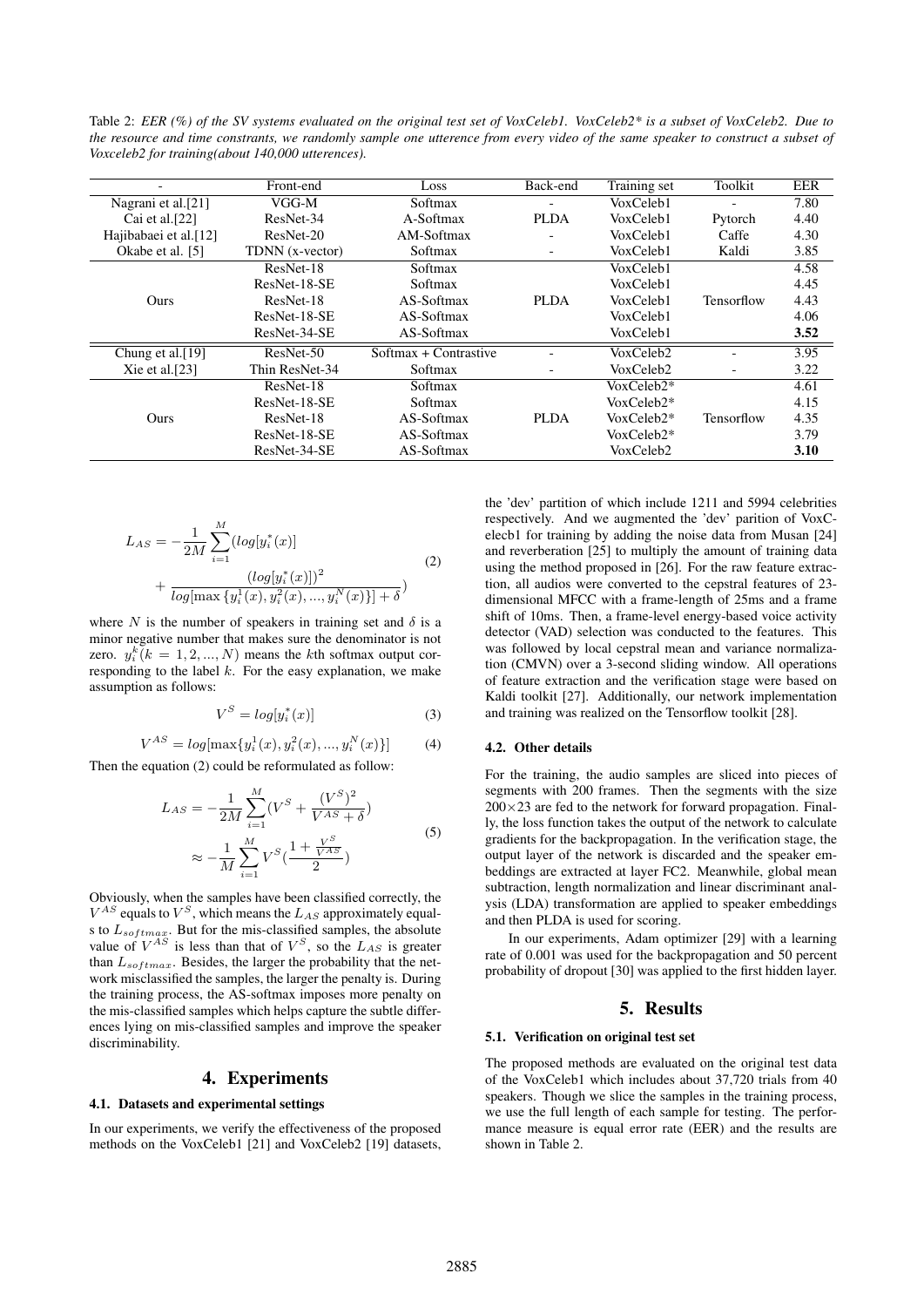

Figure 2: *DET curves. Results of our four methods training on VoxCeleb1 are displayed.*

Table 3: *EER (%) of the SV systems evaluated on the extended and hard test sets of VoxCeleb1.*

| Test set    | $EER(\%)$ |
|-------------|-----------|
| VoxCeleb1-E | 4.42      |
| VoxCeleb1-E | 3.38      |
| VoxCeleb1-H | 7.33      |
| VoxCeleb1-H | 5.93      |
|             |           |

On the comparison of ResNet-18 and ResNet-18-SE shown in Table 2, we observe that the ResNet-18-SE outperforms the ResNet-18 with both VoxCeleb1 and Voxceleb2\* training set. The improvement of the performance benefits from the recalibration of channel-wise features, which help capture the subtle differences between identities. Then, to verify the effectiveness of the AS-Softmax, we built the SV systems based on ResNet-18 or ResNet-18-SE with Softmax function and the proposed AS-Softmax function, respectively. It is obviously that the SV systems with AS-Softmax function achieved lower EER values compared with those with Softmax function, specifically, 3.28% relative reduction for ResNet-18 and 9.61% for ResNet-18-SE on VoxCeleb1 while 5.64% for ResNet-18 and 8.67% for ResNet-18-SE on VoxCeleb2\*, respectively. It is a remarkable fact that the larger relative reduction could be obtained by the combination of the SE-Block and the AS-Softmax function. That is beneficial from combination of the subtle differences learning ability of the SE-Block and the constraint that AS-Softmax has imposed on mis-classified samples. The greater constraint means a more powerful model are required to encode the hard-capture features. Moreover, we also executed the proposed method using a deeper network ResNet-34-SE, the result of which (3.52% in EER), to the best of our knowledge, has outperformed the public counterparts trained on VoxCeleb1 and evaluated on the original test set of VoxCeleb1. It is worth nothing that ResNet-18-SE just costs slight additional computational burden in exchange for the performance gain. The ResNet-18 model is with 17.6M parameters and ResNet-18-SE model is with 18.4M parameters approximately.

For a more comprehensive evaluation, the detection error trade-off (DET) curves of the proposed systems (Ours) are displayed in Figure 2. Besides, the convergent tendency of the training accuracy is shown in Figure 3. It is observed that SV



Figure 3: *Training accuracy of our four systems training on VoxCeleb1.*

system with ResNet-SE and the AS-Softmax could not only achieve the best performance, but also accelerate the optimization process deducing from the tendency of training accuracy shown in Figure 3.

## 5.2. Verification on the extended and hard test set

Apart from the original test set, we also conducted our experiments on the new test sets, the extended and hard test sets (VoxCeleb1-E and VoxCeleb1-H) [19], both of which are sampled from the Voxceleb1 dataset. Specifically, in order to address the possibility of overfitting the small original dataset [19], the extended test set consisting of 581,480 random pairs has been released to verify the good generalized performance of speaker systems. And the hard test set consists of 552,536 pairs from the same nationality and gender. The results of ResNet-34- SE model with AS-Softmax are given in Table 3, all of which outperform the results shown in [19].

# 6. Conclusion

In this paper, we have firstly explored the potential advantage of ResNet-SE in learning the more subtle information lying in audios by reinforcing the useful information and weakening the others for speaker verification tasks. Results showed that ResNet-SE could outperform the basic ResNet. Besides, the proposed AS-Softmax, which utilizes the additive supervision of the mis-classified samples in training process by imposing more penalty on the samples, has shown its great effectiveness. Especially, the proposed speaker verification system with the ResNet-SE and AS-Softmax function has achieved the outstanding performance on test sets of the VoxCeleb1.

Since the AS-Softmax and other softmax-based loss such as A-Softmax, AM-Softmax are concentrated on the different aspect, we would like to explore the possibility of combining the AS-Softmax with A-Softmax or AM-Softmax to further improve the performance in the future.

# 7. Acknowledgement

This work was supported by the National Natural Science Foundation of China (Grant No.61876160).